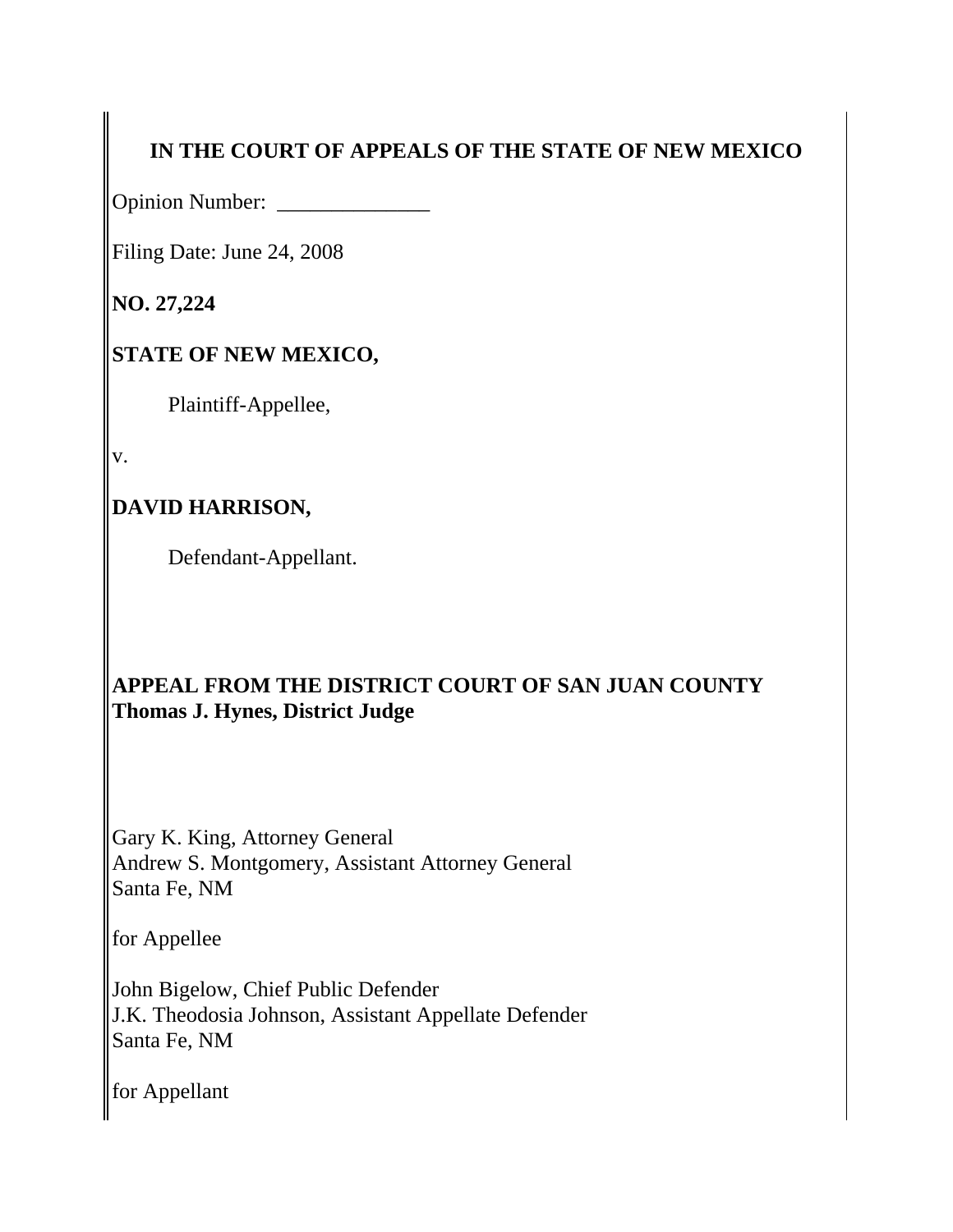#### **OPINION**

### **VIGIL, Judge.**

**{1}** A jury found Defendant guilty of driving while intoxicated. NMSA 1978, § 66- 8-102 (2007). After determining that this was at least Defendant's seventh DWI conviction, the district court filed its judgment, sentence, and commitment to the Corrections Department imposing a third-degree felony sentence of three years, to be followed by a two-year period of parole, together with additional conditions. Section 66-8-102(J) (stating that upon a seventh or subsequent conviction, an offender is guilty of a third-degree felony and shall be sentenced to a term of imprisonment of three years). Defendant appeals, arguing that the evidence of his performance on field sobriety tests should have been suppressed because they were administered by a state police officer who is not cross-commissioned with the Bureau of Indian Affairs (BIA) or the Navajo Nation, Defendant is Navajo, and the tests were administered following a stop on the Navajo Nation. We disagree and affirm.

#### **FACTUAL AND PROCEDURAL BACKGROUND**

**{2}** On a Wednesday morning in August 2005, at approximately 10:30 in the morning, San Juan County Deputy Emerson Charley was patrolling County Road 6675 headed west up to the Navajo Reservation boundary. He stopped before the bridge, which marks the boundary between San Juan County and the Navajo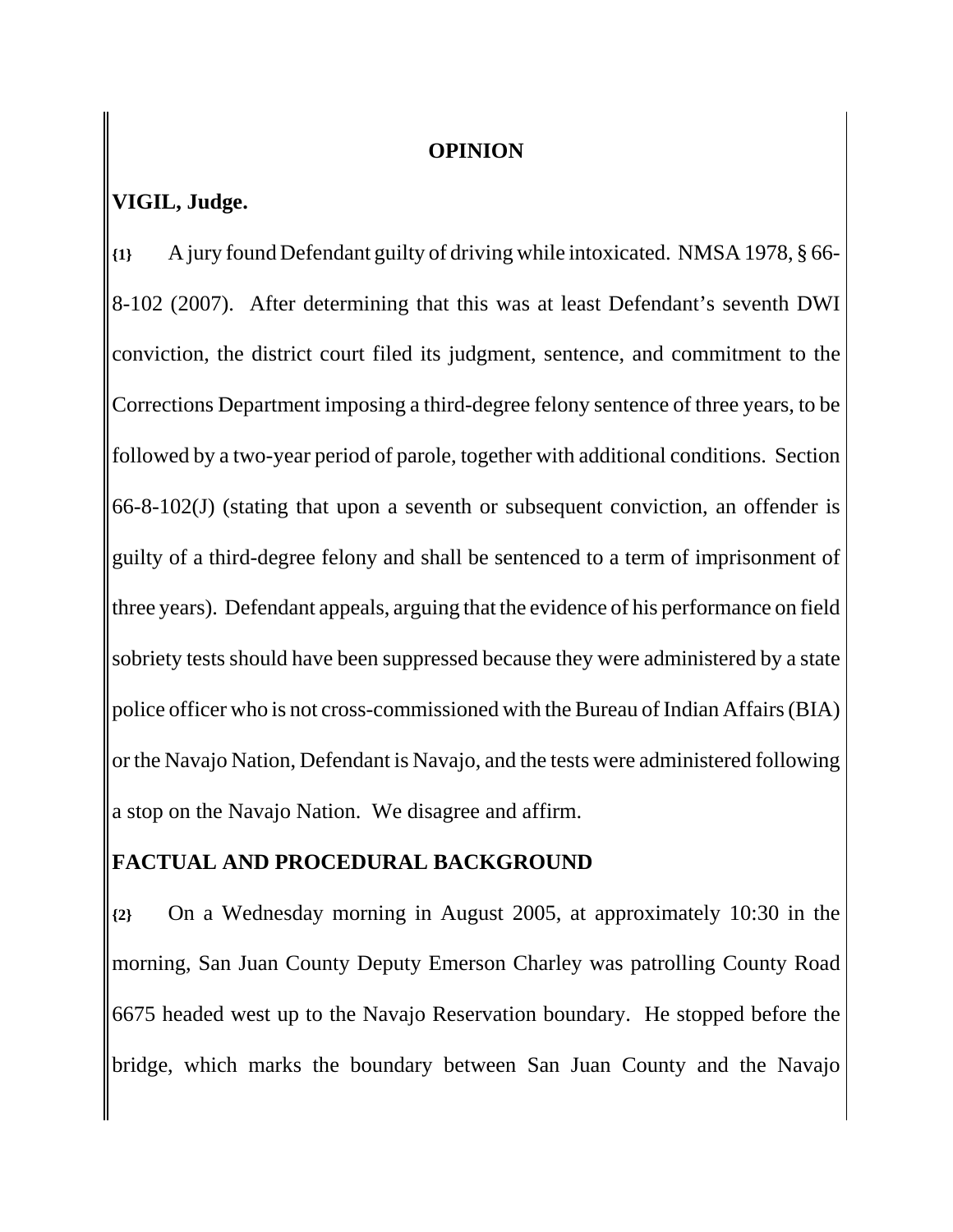Reservation, turned around, and proceeded eastbound, monitoring the westbound traffic. Approximately one hundred yards from the bridge, he noticed a blue pickup truck driven by Defendant traveling westbound at a high rate of speed, and with his radar, determined that Defendant was traveling fifty-six miles per hour in a thirty-five mile-per-hour zone. Officer Charley engaged his emergency lights, turned around, and began following Defendant. Defendant did not yield, and continued toward the bridge. Officer Charley changed the tone of his siren to gain Defendant's attention in case Defendant did not notice Officer Charley was following Defendant. Defendant still did not yield. While crossing the bridge, Defendant threw a bottle with yellow liquid out the passenger window. Defendant continued traveling and ultimately pulled to the side of the road approximately one-third of a mile inside the Reservation boundary.

**{3}** Officer Charley approached the vehicle and noticed that Defendant had bloodshot, watery eyes and smelled of alcohol. Officer Charley told Defendant that he was stopped for speeding and asked Defendant what he had thrown out of the window while crossing the bridge. Defendant responded that it was a Budweiser. Defendant stepped out of the vehicle and performed field sobriety tests. Asked if Defendant agreed to perform the tests, Officer Charley answered, "Yes, he did."

**{4}** First, Officer Charley administered a horizontal gaze nystagmus test, and he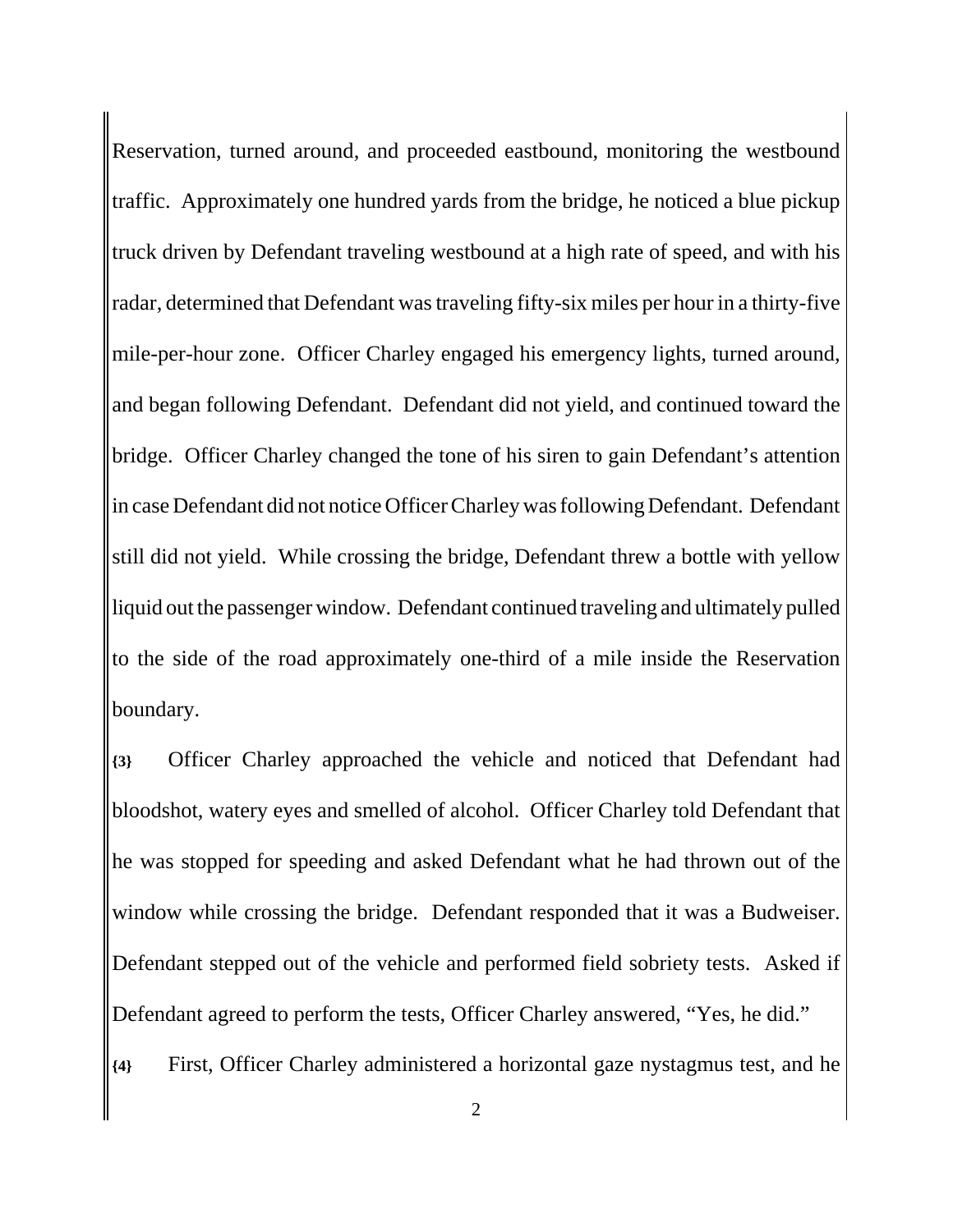observed DWI clues consisting of a lack of smooth pursuit in both eyes and nystagmus at full deviation in both eyes. In the "walk and turn" test, DWI clues were that Defendant miscounted and used his arms to balance. In the "one-legged stand" test, DWI clues were that Defendant miscounted and dropped his foot multiple times. Finally, Officer Charley advised Defendant about a portable breath test, and Defendant agreed to take the test. This test registered a .218 breath alcohol concentration.

**{5}** Based on Defendant's performance on the field sobriety tests and the portable breath test result, Office Charley concluded that Defendant was impaired and driving while intoxicated. However, at some point during the stop, Officer Charley learned that Defendant is Navajo. The record is not clear about when Officer Charley obtained this information, but we assume Officer Charley obtained this information either before or while he was in the process of administering the field sobriety tests. Officer Charley notified his dispatch to contact the Shiprock Police Department and send a unit for a DWI because Defendant is Navajo and they were on the Navajo Reservation. As a non-reservation police officer, Officer Charley knew he had no authority to arrest Defendant. Officer Charley was informed that the Shiprock Police Department did not have any available units. Recognizing that he could not arrest Defendant, Officer Charley testified, "[T]he only thing I could do was have him try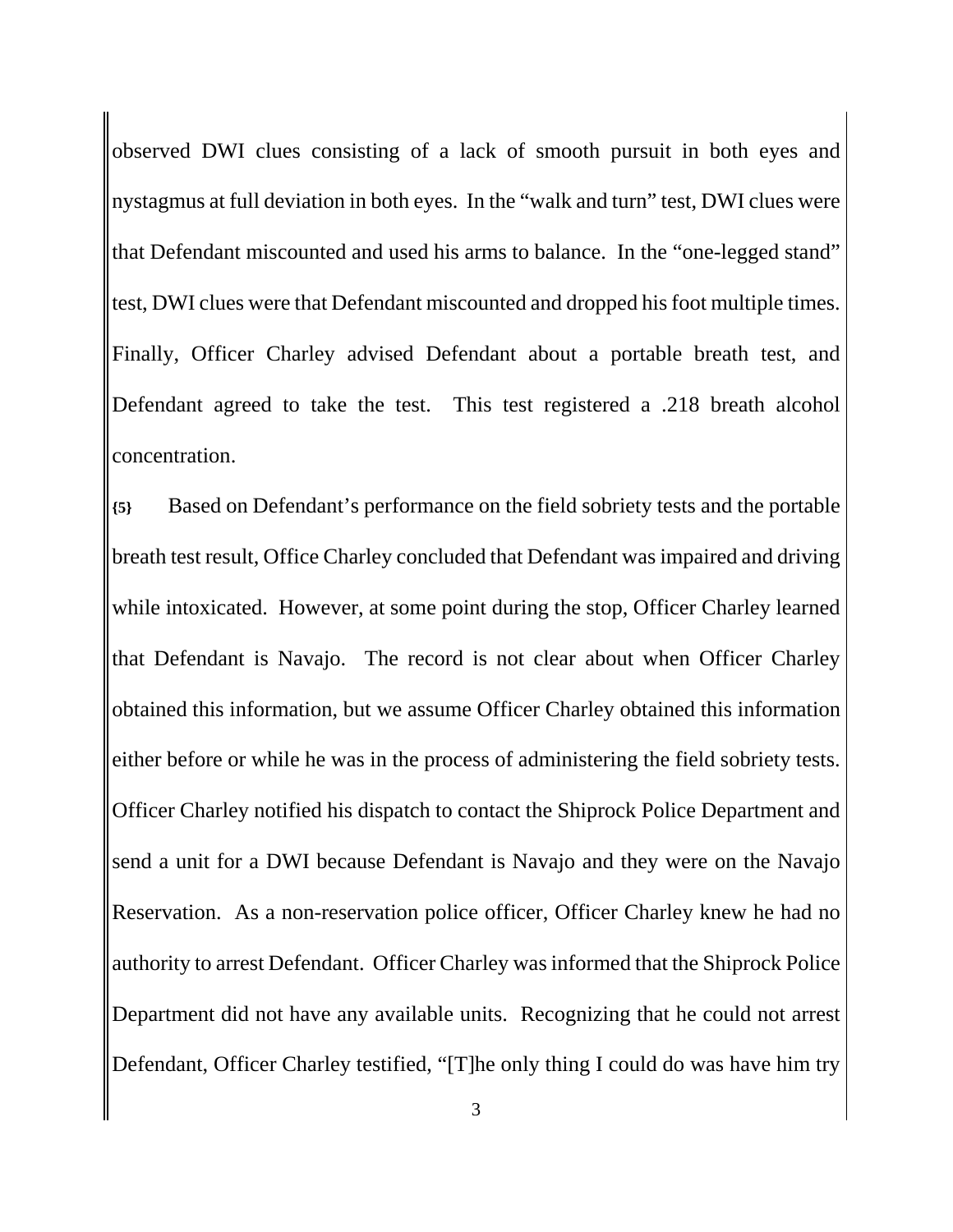to find a ride. He attempted to make a phone call, wasn't able to find somebody, and he decided he was going to walk back to some family's residence."

**{6}** Officer Charley subsequently secured an arrest warrant that was executed in compliance with Navajo requirements, and a criminal complaint was ultimately filed in the district court charging Defendant with one count of driving under the influence of intoxicating liquor and/or drugs (fourth or subsequent offense). At trial, Officer Charley testified about Defendant's performance on the "walk and turn" test and the "one-legged stand" test, but not about the horizontal gaze nystagmus test or the portable breath test result. The jury found Defendant guilty, and Defendant appeals. **DISCUSSION**

**{7}** Defendant raises a single issue on appeal: Whether a state officer, who is not cross-commissioned with the Bureau of Indian Affairs (BIA) or the tribe, may pursue an Indian onto the reservation, across jurisdictional lines, for a minor traffic offense and whether, after determining the officer lacks jurisdiction, the officer may continue to detain the Indian and collect evidence for use against him.

**{8}** We first address whether Officer Charley had authority to stop Defendant on the reservation, where Officer Charley had no authority to arrest Defendant. *See Benally v. Marcum*, 89 N.M. 463, 465-66, 553 P.2d 1270, 1272-73 (1976) (holding that the defendant's arrest within the reservation by city police officers was illegal because it violated the tribe's sovereignty by circumventing the procedure for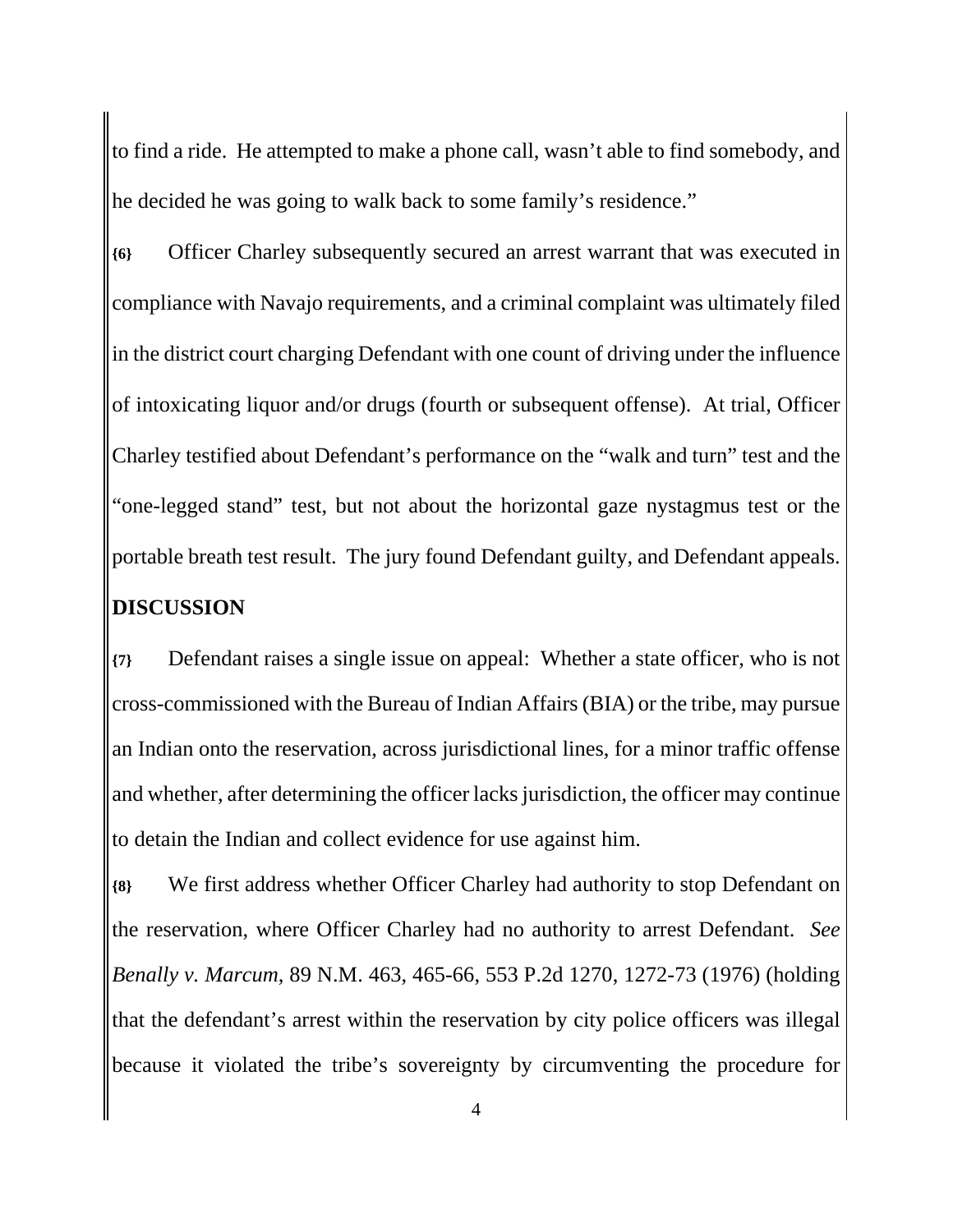extradition from the reservation); *City of Farmington v. Benally*, 119 N.M. 496, 498, 892 P.2d 629, 631 (Ct. App. 1995) (holding that the defendant's arrest on the reservation, in violation of extradition procedures was illegal); *State v. Yazzie*, 108 N.M. 677, 678, 777 P.2d 916, 917 (Ct. App. 1989) (holding that the defendant's arrest on the reservation without assistance of tribal officers and without utilizing extradition procedures was illegal).

**{9}** Upon observing Defendant's truck exceeding the speed limit by twenty-one miles per hour, in San Juan County off the Navajo Reservation, Officer Charley had probable cause to stop Defendant, and he attempted to do so. However, Defendant did not stop and proceeded onto the Navajo Reservation, where he did eventually stop. Until Defendant stopped, Officer Charley did not know that Defendant was a member of the Navajo Nation. Under the circumstances of this case, we conclude that Officer Charley had authority to stop Defendant on the Navajo Reservation, not only to investigate the traffic offense he had just observed off the Navajo Reservation but also to determine if he had authority to arrest Defendant.

**{10}** We find the reasoning of *United States v. Patch*, 114 F.3d 131 (9th Cir. 1997) persuasive. In *Patch*, a county deputy sheriff was patrolling a state highway on Indian land in a marked police unit. *Id.* at 132. He had no authority to arrest a tribal member, but he did have authority to arrest a nonmember for traffic violations on the state highway. *Id.* at 132-33. A pickup truck with state license plates approached from the rear in a manner which the officer considered to be "tailgating." *Id.* at 132.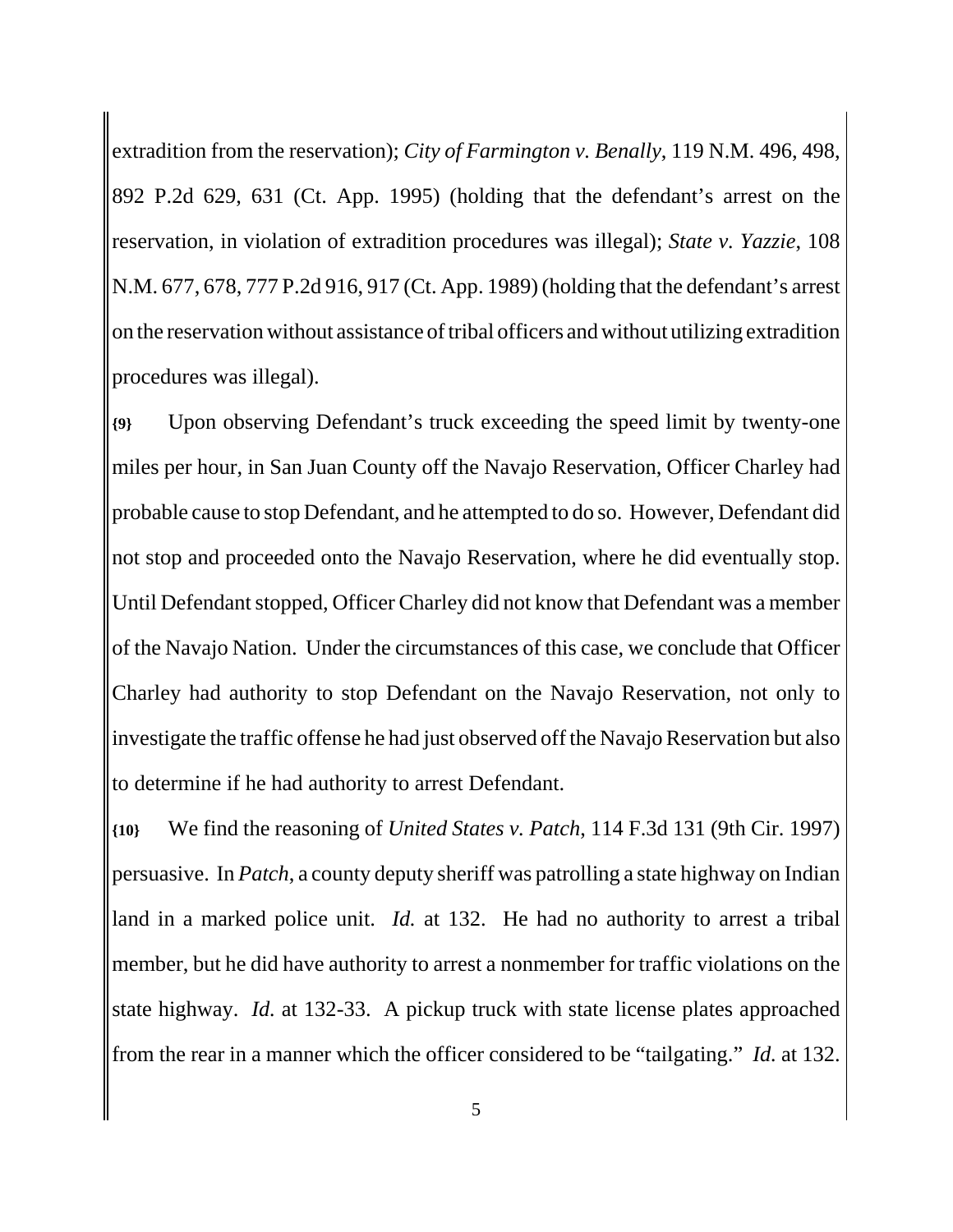After pulling over and letting the truck pass, the officer activated his signal lights and pursued the truck, intending to stop it and find out whether the driver was a tribal member or a nonmember. *Id.* at 132-33. The court first stated that as a practical matter, without a stop and inquiry, it would be impossible for the deputy to tell who was operating the vehicle. *Id.* at 133-34. The question therefore was "whether [the deputy] had the authority to stop offending vehicles to determine whether he had authority to arrest." *Id.* at 134. The court noted that under *Terry v. Ohio*, 392 U.S. 1 (1968), law enforcement officers may briefly stop a moving vehicle to investigate a reasonable suspicion that its occupants are involved in criminal activity, and concluded that the stop before it was a logical application of *Terry*. *Patch*, 114 F.3d at 134. The deputy observed the driver's reckless driving, which satisfied the "criminal activity" requirement of *Terry*, and he had the unquestioned right to make the stop if knew the suspect was not a tribal member. *Patch*, 114 F.3d at 134.

Here, [the deputy] needed to make only a brief stop to ascertain [the driver's] identity. Such a stop would be a brief, limited detention to ask one question. Like the stop in *Terry*, its purpose would further a legitimate law enforcement objective: to determine whether the suspect was a tribal member. [The deputy] had the authority under *Terry* to stop vehicles on [the highway] to determine his jurisdiction to issue a citation.

*Patch*, 114 F.3d at 134.

**{11}** In the converse factual scenario, the Supreme Court of Washington held that an Indian tribal officer had authority to stop a speeding vehicle on the reservation to investigate a possible violation of the tribal traffic code and to determine if the driver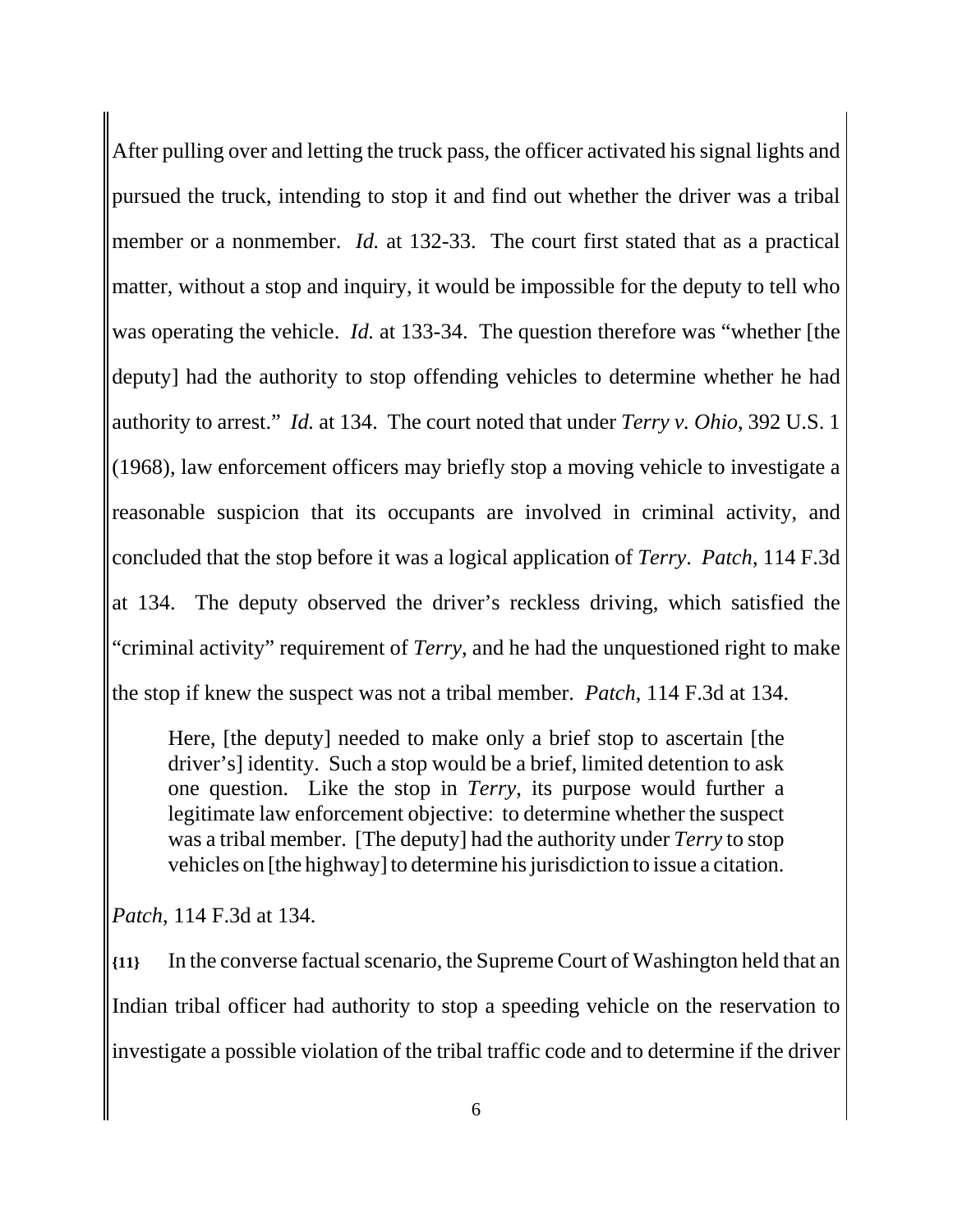was an Indian, subject to the tribal code's jurisdiction. *State v. Schmuck*, 850 P.2d 1332, 1337 (Wash. 1993) (en banc). We therefore decline Defendant's invitation to follow *State v. Cummings*, 679 N.W.2d 484 (S.D. 2004), and *State v. Spotted Horse*, 462 N.W.2d 463 (S.D. 1990), to the extent that they are contrary to the reasoning of *Patch* and *Schmuck.* It is well established that a state police officer has the authority and jurisdiction to arrest a person who is not a tribal member on a reservation. *State v. Warner*, 71 N.M. 418, 421-22, 379 P.2d 66, 68-69 (1963). We therefore hold that Officer Charley had authority to stop Defendant on the Navajo Reservation to investigate the traffic offense he observed off the Navajo Reservation and to determine if Defendant was a member of the Navajo Nation.

**{12}** Immediately upon approaching the vehicle, Officer Charley noted that Defendant had bloodshot, watery eyes and smelled of alcohol. Further, Defendant admitted to throwing a Budweiser out of his vehicle while crossing the bridge, and Officer Charley had observed Defendant driving twenty-one miles per hour over the speed limit. Defendant agreed to perform field sobriety tests. Defendant argues that even if Officer Charley had authority to make the stop on the Navajo Reservation, once he determined that Defendant was Navajo, his continued detention of Defendant to perform the field sobriety tests violated the Fourth Amendment. We reject Defendant's argument because it fails to recognize that a person can voluntarily take the field sobriety tests and because the issue of whether Defendant consented to the tests was not squarely litigated below, though there was evidence pursuant to which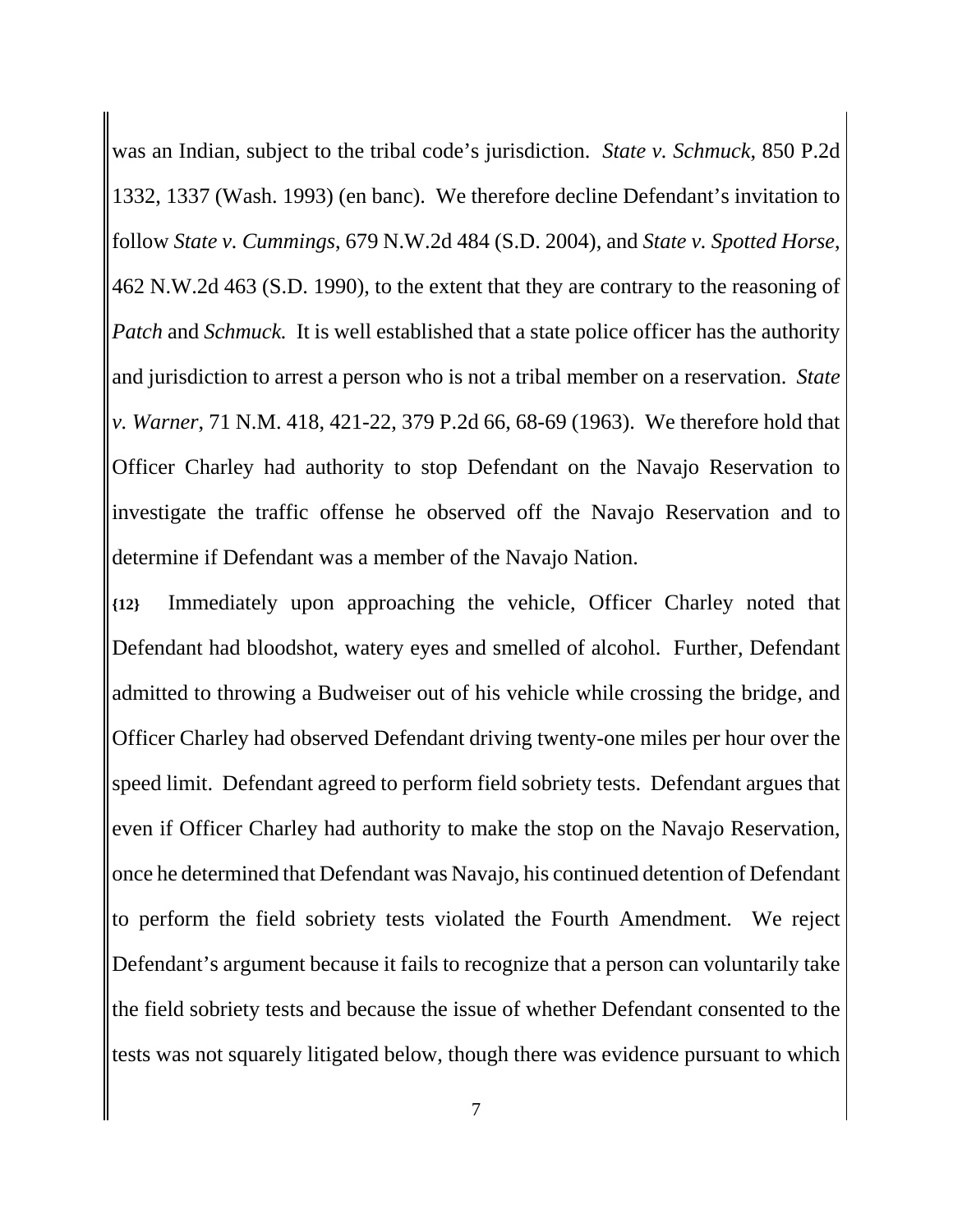the district court could have found that he did so consent.

**{13}** We have already determined that Officer Charley had the authority to stop Defendant. As a result, "only the reasonableness of the detention need be examined." *State v. Ryder*, 98 N.M. 453, 455, 649 P.2d 756, 758 (Ct. App. 1982), *aff'd*, 98 N.M. 316, 648 P.2d 774. "Consent is an exception to the Fourth Amendment probable cause and reasonable suspicion requirements that police often rely on to investigate suspected criminal activity." *State v. Ryon*, 2005-NMSC-005, ¶ 20, 137 N.M. 174, 108 P.2d 1032. In New Mexico, there is no implied consent law by which a driver consents to taking field sobriety tests. *See State v. Wright*, 116 N.M. 832, 835, 867 P.2d 1214, 1217 (Ct. App. 1993) (noting that there is no New Mexico law implying consent to taking field sobriety tests). Therefore, a driver may refuse to perform field sobriety tests, although the refusal is admissible into evidence. *Id.* at 835-36, 867 P.2d at 1217-18; *see State v. Sanchez*, 2001-NMCA-109, ¶ 9, 131 N.M. 355, 36 P.3d 446 ("The [s]tate can use evidence of a driver's refusal to consent to the field sobriety testing to create an inference of the driver's consciousness of guilt."). In this regard, simply because a police officer requests a driver to perform field sobriety tests in the context of a traffic stop does not automatically transform the request into a demand that precludes, as a matter of law, a finding of a valid consent. We agree with *People v. Walter*, 872 N.E.2d 104, 113 (Ill. App. Ct. 2007) when it states:

A request to submit to a field sobriety test, without more, is still a request, and whether submission to the particular request at issue amounts to a seizure may very well depend on the many possible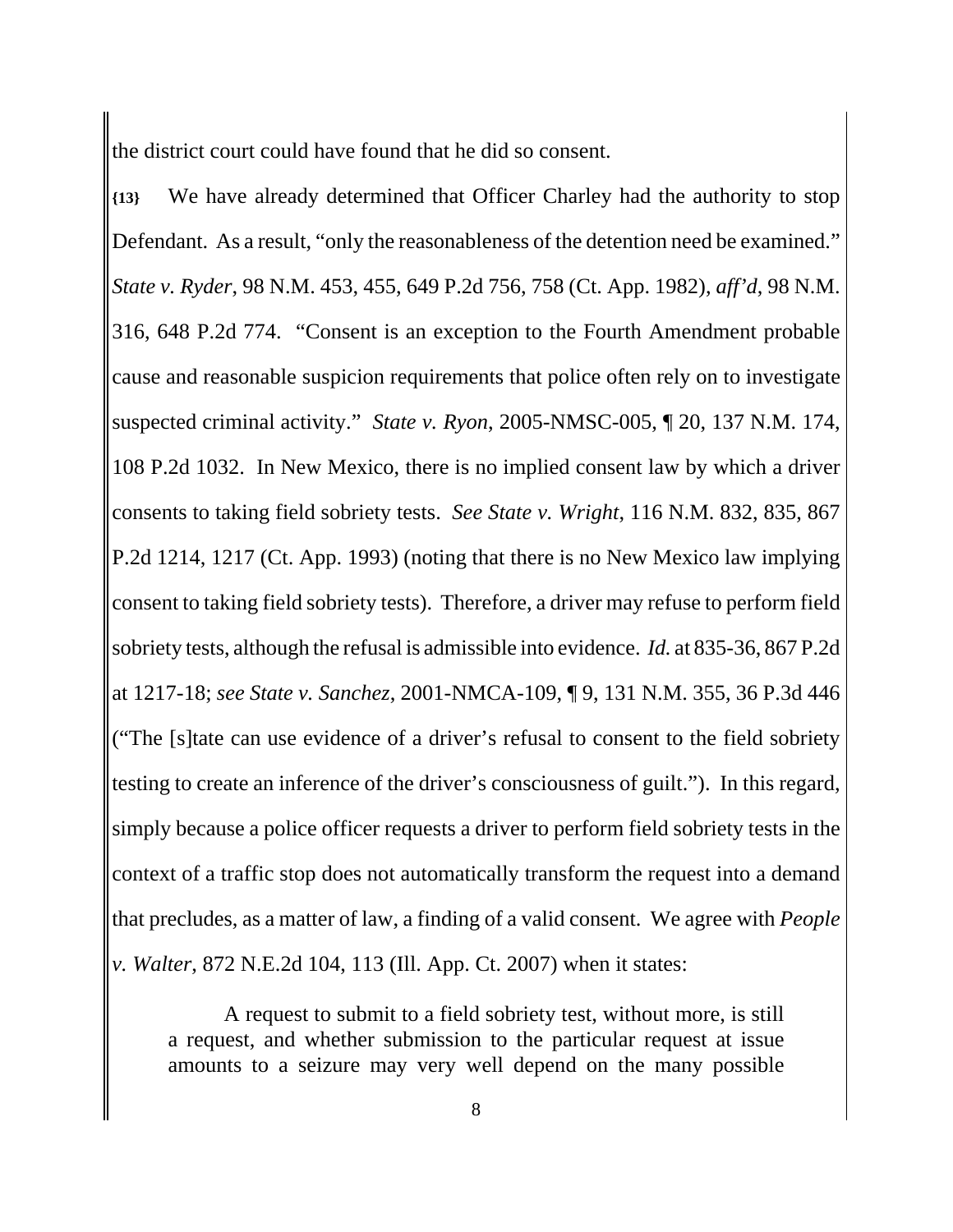circumstances surrounding the request as well as the nature of the request itself. As such, despite [case law from other jurisdictions], we are not prepared to say ourselves that submission to an officer's request to submit to a field sobriety test per se converts an encounter into a fourth amendment seizure or search. Nor are we prepared to say that submission to a request, rather than to an order, to take a field sobriety test cannot constitute consent to the possible search the test might entail.

#### *Id.*

**{14}** In this case, Officer Charley was specifically asked whether Defendant agreed to perform the field sobriety tests, and Officer Charley answered, "Yes, he did." Defendant did not challenge this testimony in the district court, and he makes no argument to us that his consent was not voluntary. We therefore conclude that Defendant voluntarily performed the field sobriety tests. *See State v. Ramos*, 942 P.2d 841, 842-43 (Or. Ct. App. 1997) (concluding that the defendant's consent to perform field sobriety tests was voluntary, where officer asked driver if he would mind performing tests, driver said he did not mind, and driver did not indicate in his testimony that he felt coerced in any way). Under these circumstances we hold that Defendant's jurisdictional claim is moot. *See State v. McCormack*, 793 P.2d 682, 682-83 (Idaho 1990) (concluding that the suppression issues related to breath alcohol tests were moot because the defendants voluntarily submitted to the breath alcohol tests following their arrest within an Indian reservation by a state police officer).

**{15}** We conclude this opinion by noting that Officer Charley scrupulously respected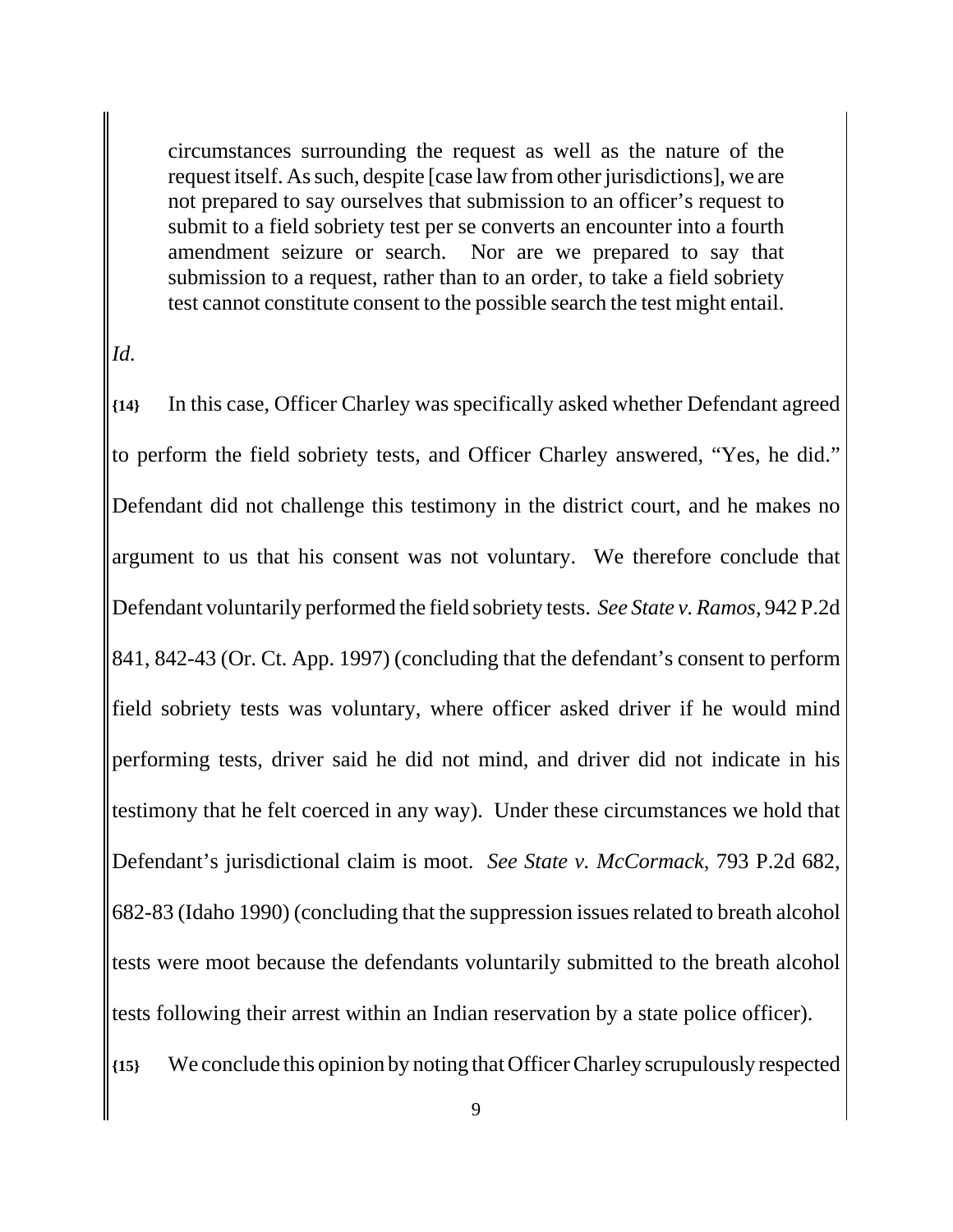Navajo Nation sovereignty. Officer Charley recognized the limits of his authority and did not arrest Defendant. After concluding that Defendant was driving while intoxicated, Officer Charley was faced with a predicament because he recognized he had no authority to arrest Defendant and because no Navajo police officers were available. Rather than allowing a suspected drunk driver to get back into his vehicle and possibly injure or kill people, Officer Charley allowed Defendant the opportunity to try getting someone else to give him a ride. Learning that no ride was available, Officer Charley allowed Defendant to leave the scene walking. There was no injury to the sovereignty of the Navajo Nation.

### **CONCLUSION**

**{16}** The judgment and sentence of the district court is affirmed.

**{17} IT IS SO ORDERED.**

#### **MICHAEL E. VIGIL, Judge**

**\_\_\_\_\_\_\_\_\_\_\_\_\_\_\_\_\_\_\_\_\_\_\_\_\_\_\_\_\_\_\_\_**